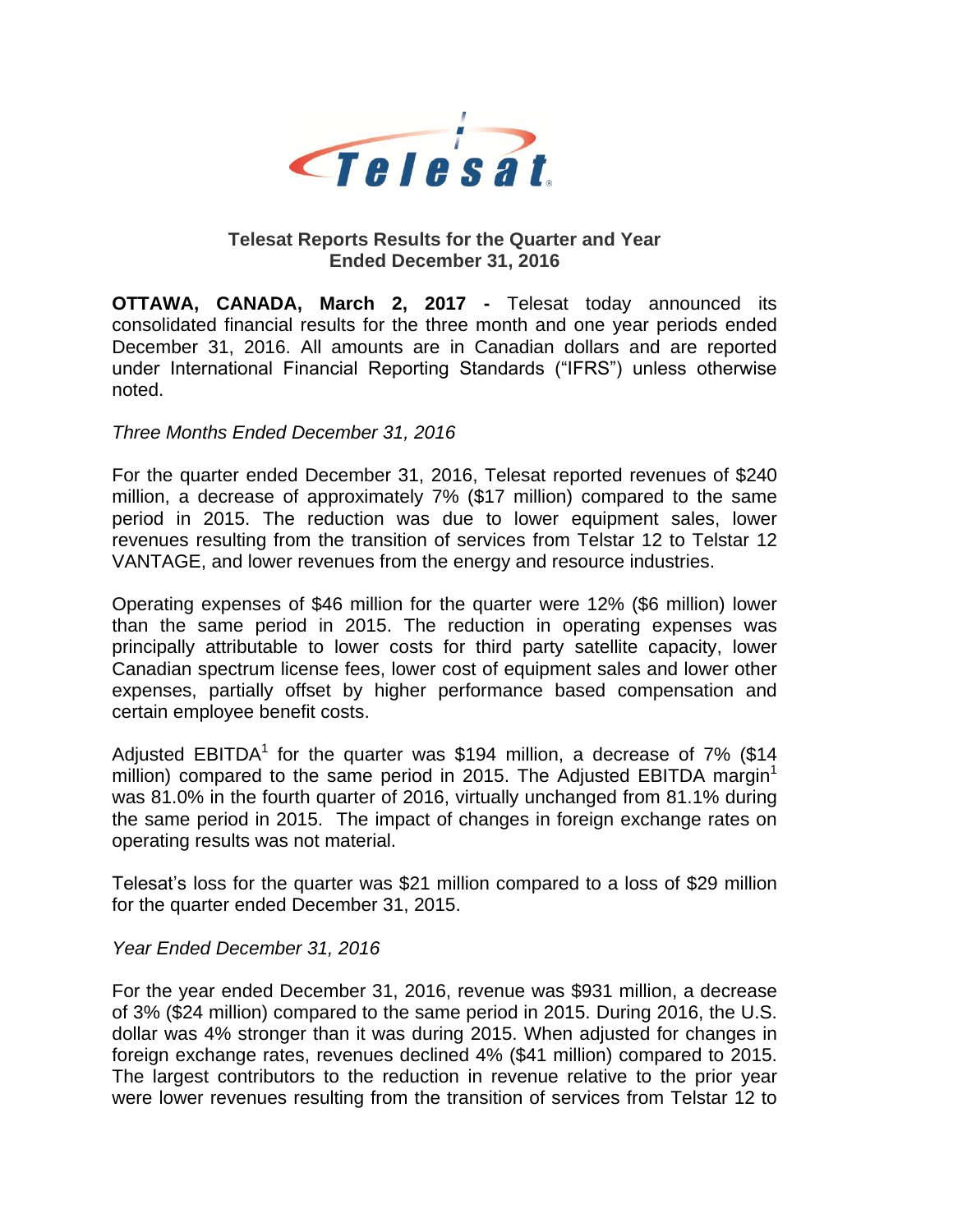Telstar 12 VANTAGE and lower revenues from the energy and resource industries.

Operating expenses were \$175 million, or 5% (\$9 million) lower than the prior year or 7% (\$12 million) lower when adjusted for foreign exchange rate changes. The reduction in operating expenses was principally attributable to lower costs of third party satellite capacity, lower Canadian spectrum license fees, lower in-orbit insurance expense and lower cost of equipment sales partially offset by higher performance based compensation and certain employee benefit costs.

Adjusted EBITDA<sup>1</sup> for the year ended December 31, 2016 was \$763 million, or 2% (\$15 million) lower compared to 2015 and 4% (\$29 million) lower when adjusted for foreign exchange rate changes. The Adjusted EBITDA margin<sup>1</sup> for the year ended December 31, 2016, was 81.9% compared to 81.5% in 2015.

For the year ended December 31, 2016, net income was \$293 million, compared to a net loss of \$267 million in 2015. The variation was principally the result of a gain on foreign exchange in 2016 compared to a loss on foreign exchange in 2015, partially offset by higher depreciation charges, higher interest expense, and a loss on refinancing in 2016.

"I am pleased with our performance over the past year, particularly given the challenging conditions prevailing in certain of the markets we serve," commented Dan Goldberg, Telesat's President and CEO. "Our solid performance highlights the strength and stability of our overall business, which is underpinned by our industry leading contractual backlog to revenue ratio, as well our strong operating discipline, which is reflected in part in our favorable Adjusted EBITDA margin.<sup>1</sup> We also took significant steps in 2016 to best position Telesat for the years ahead, including making progress on the construction of our planned Telstar 18 VANTAGE and Telstar 19 VANTAGE satellites (which we anticipate to launch in the first half of 2018), refinancing our balance sheet, and procuring two prototype Low Earth Orbit (LEO) satellites that we expect to launch later this year to support the development of our planned high capacity, advanced, global LEO satellite constellation. Looking ahead, we remain focused on increasing the utilization of our in-orbit satellites and executing on our other key growth initiatives."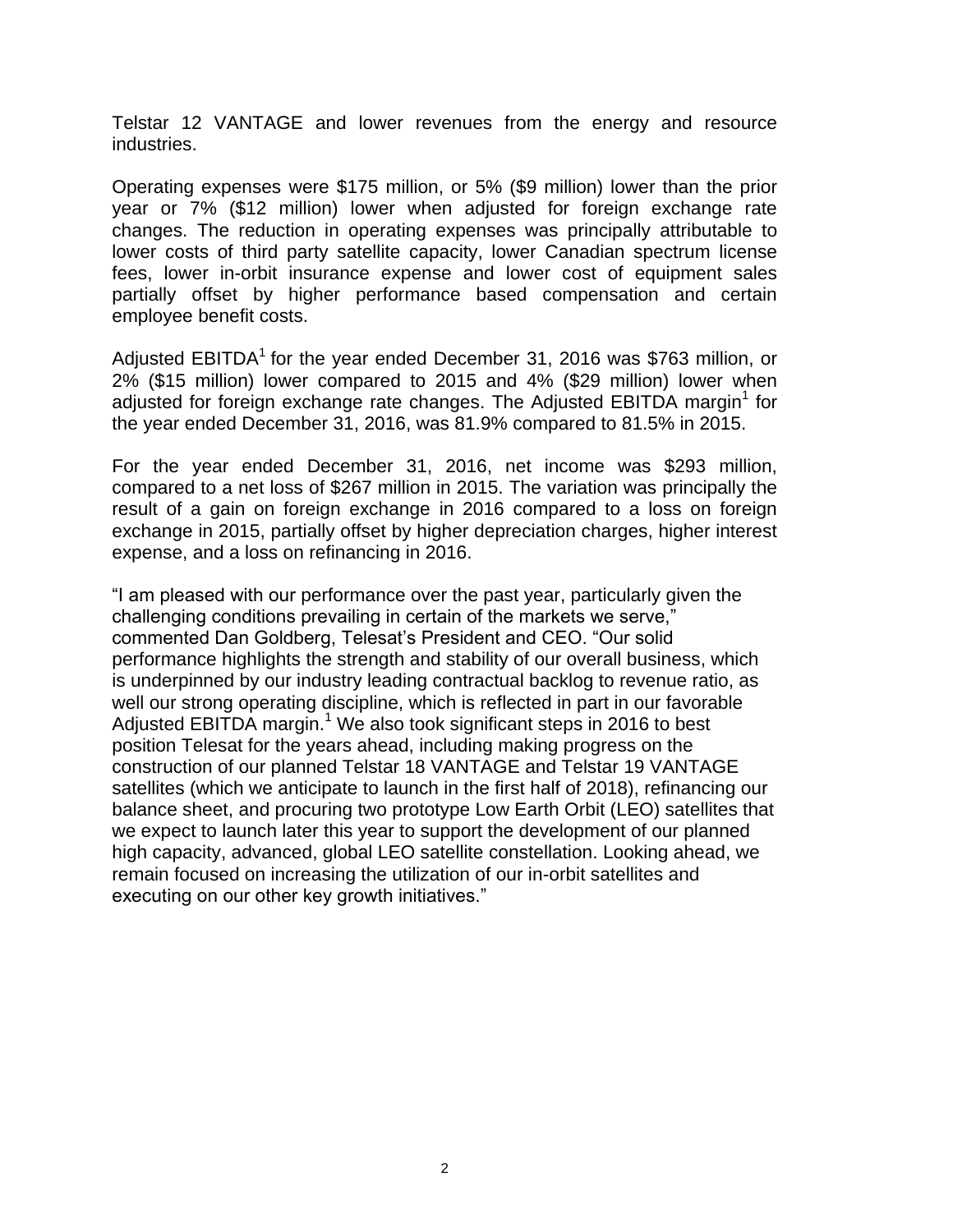### **Business Highlights**

- At December 31, 2016:
	- o Telesat had contracted backlog for future services of approximately \$4.3 billion.
	- o Fleet utilization was 94% for Telesat's North American fleet and 67% for Telesat's international fleet.
- In April 2016, Telesat announced the procurement of two prototype Ka-band satellites for operation in low earth orbit that are expected to launch in 2017 as the first phase of an advanced, high capacity, global LEO constellation that is currently under development.
- On November 17, 2016, Telesat entered into amended Senior Secured Credit Facilities which provide for term loan borrowings of USD\$2,430 million maturing on November 17, 2023, and revolving credit borrowings of up to USD\$200 million (or Canadian dollar equivalent), maturing on November 17, 2021. Telesat also issued through a private placement USD\$500 million of 8.875% Senior Notes which mature on November 17, 2024. On November 17, 2016, all outstanding amounts under the former senior secured credit facilities and the 6.0% Senior Notes due 2017 were repaid.

### **Conference Call**

Telesat has scheduled a conference call on Thursday, March 2, 2017, at 10:30 a.m. ET to discuss its financial results for the three month and oneyear periods ended December 31, 2016, and other recent developments. The call will be hosted by Daniel S. Goldberg, President and Chief Executive Officer, and Michel Cayouette, Chief Financial Officer, of Telesat.

Prior to the commencement of the call, Telesat will post a news release containing its financial results on its website [\(www.telesat.com\)](http://www.telesat.com/) under the tab "News & Events" and the heading "News".

Dial-in Instructions:

The toll-free dial-in number for the teleconference is +1 (866) 223-7781. Callers outside of North America should dial +1 (416) 340-2216. The conference reference number is 4259067. Please allow at least 15 minutes prior to the scheduled start time to connect to the teleconference.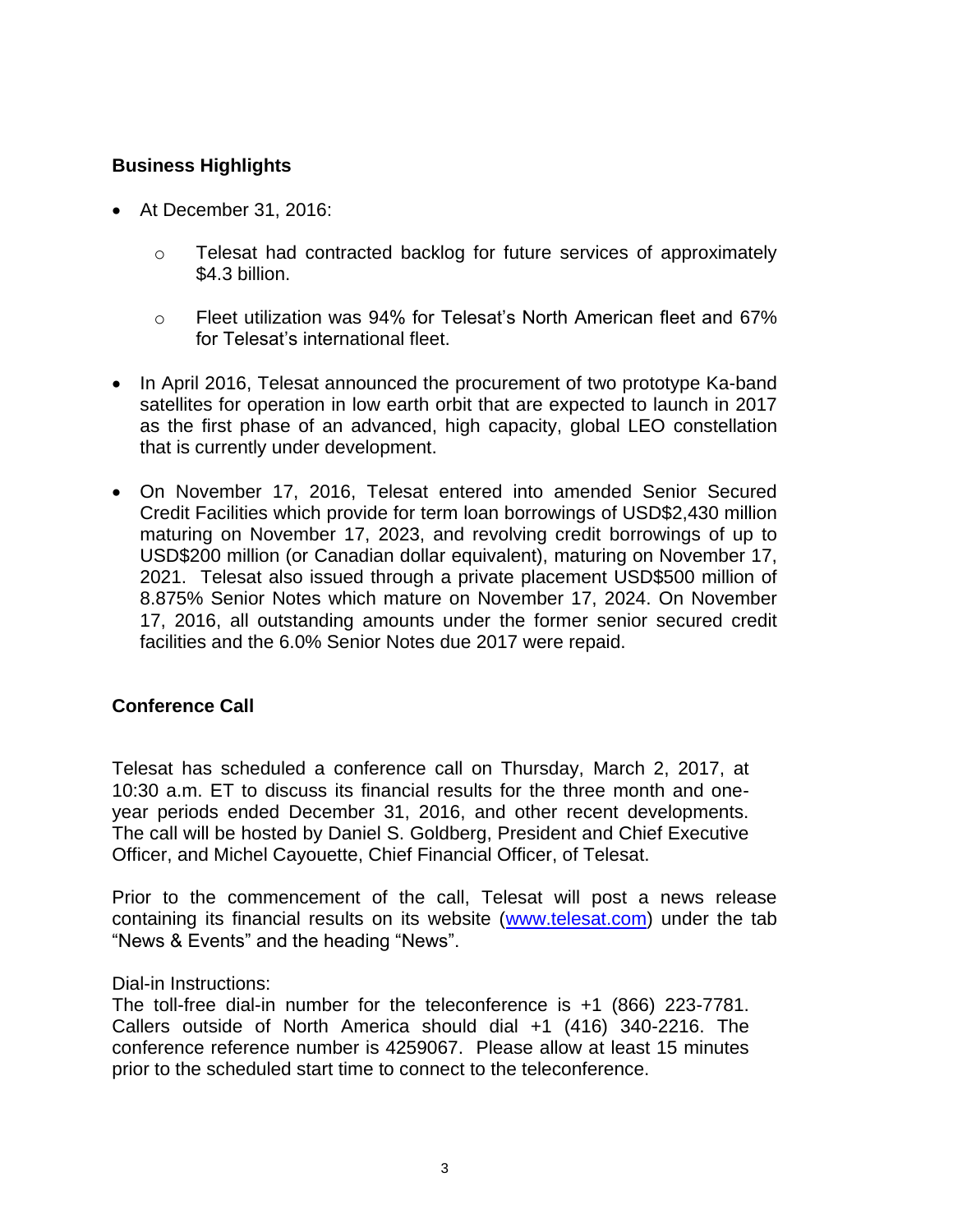Dial-in Audio Replay:

A replay of the teleconference will be available one hour after the end of the call on March 2, 2017, until 11:59 p.m. ET on March 16, 2017. To access the replay, please call +1 (800) 408-3053. Callers outside of North America should dial +1 (905) 694-9451. The access code is 3517297 followed by the number sign (#).

All Adjusted EBITDA<sup>1</sup> and Adjusted EBITDA<sup>1</sup> margins included in this release are non-IFRS financial measures, as described in the End Notes section of this release. For information reconciling non-IFRS financial measures to the most comparable IFRS financial measures, please see the consolidated financial information below.

### **Forward-Looking Statements Safe Harbor**

This news release contains statements that are not based on historical fact and are ''forward-looking statements'' within the meaning of the Private Securities Litigation Reform Act of 1995. When used in this news release, the words "looking ahead", "expect" and "planned", or other variations of these words or other similar expressions are intended to identify forward-looking statements and information. Actual results may differ materially from the expectations expressed or implied in the forward-looking statements as a result of known and unknown risks and uncertainties. Detailed information about some of the known risks and uncertainties is included in the "Risk Factors" section of Telesat Canada's Annual Report on Form 20-F for the fiscal year ended December 31, 2016 which can be obtained on the SEC website at [http://www.sec.gov.](http://www.sec.gov/) Known risks and uncertainties include but are not limited to: risks associated with operating satellites and providing satellite services, including satellite construction or launch delays, launch failures, in-orbit failures or impaired satellite performance, volatility in exchange rates and risks associated with domestic and foreign government regulation. The foregoing list of important factors is not exhaustive. The information contained in this news release reflects Telesat's beliefs, assumptions, intentions, plans and expectations as of the date of this news release. Except as required by law, Telesat disclaims any obligation or undertaking to update or revise the information herein.

### **About Telesat** [\(www.telesat.com\)](http://www.telesat.com/)

Telesat is a leading global satellite operator, providing reliable and secure satellite-delivered communications solutions worldwide to broadcast, telecom, corporate and government customers. Headquartered in Ottawa, Canada, with offices and facilities around the world, the company's state-of-the-art fleet consists of 15 satellites plus the Canadian payload on ViaSat-1 with two new satellites under construction. An additional two prototype satellites are under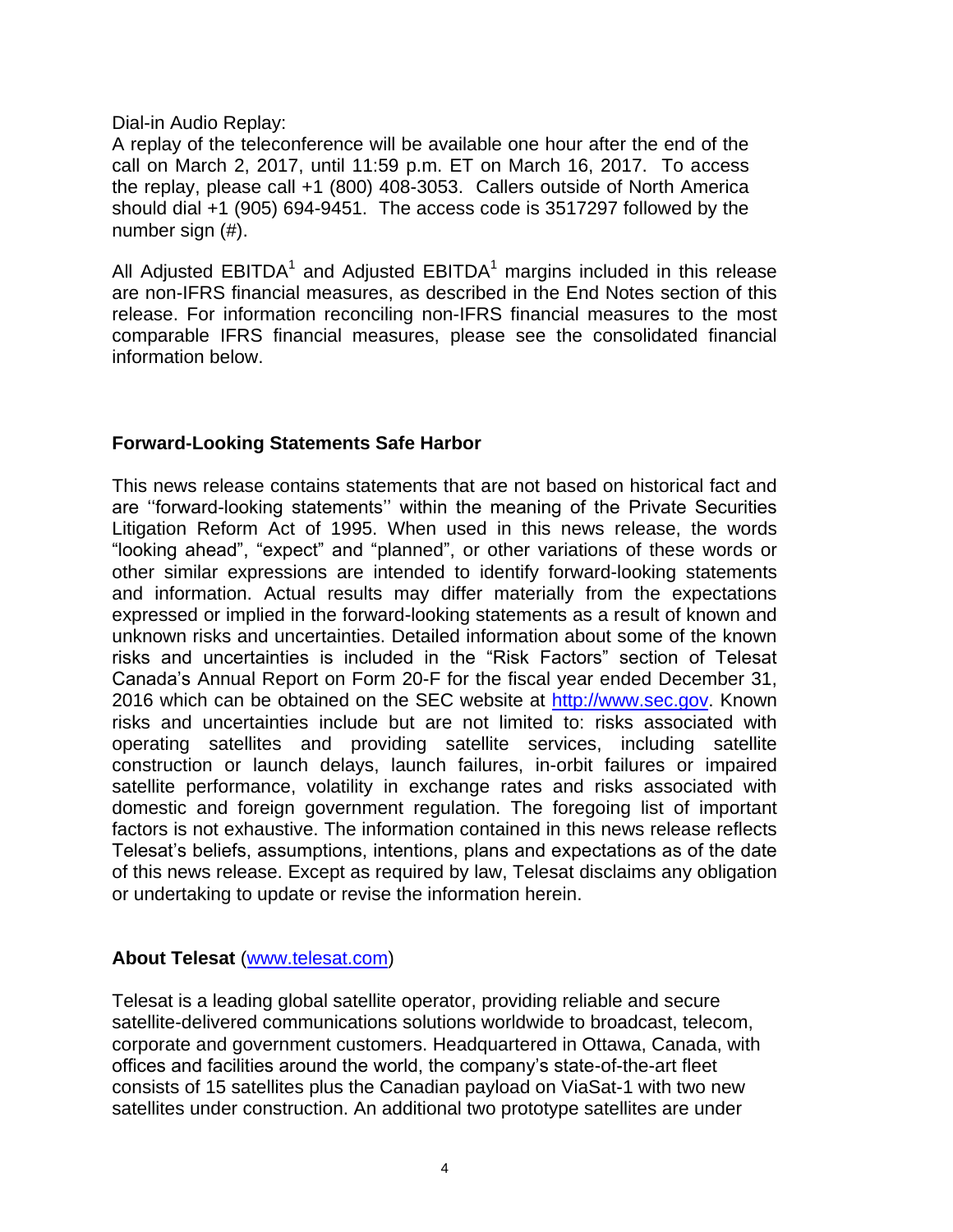construction and will be deployed in low earth orbit. Telesat also manages the operations of additional satellites for third parties. Privately held, Telesat's principal shareholders are Canada's Public Sector Pension Investment Board and Loral Space & Communications Inc. (NASDAQ: LORL).

For further information: Michael Bolitho, Telesat, +1 (613) 748-8700 ext. 2336 [\(ir@telesat.com\)](mailto:ir@telesat.com)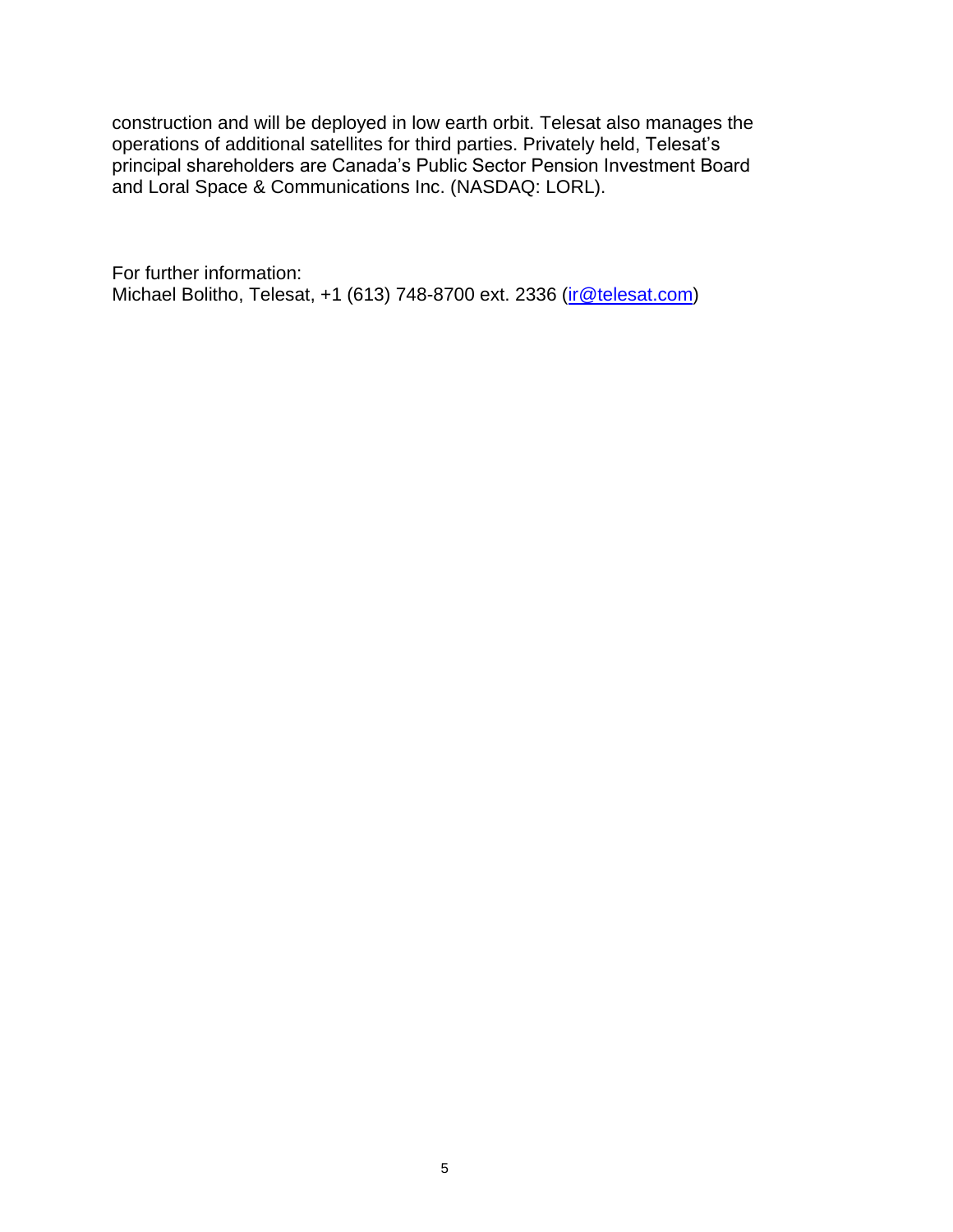## **Telesat Holdings Inc. Consolidated Statements of (Loss) Income For the periods ended December 31**

|                                                        | Three months |           |    |            | <b>Twelve months</b> |            |    |            |
|--------------------------------------------------------|--------------|-----------|----|------------|----------------------|------------|----|------------|
| (in thousands of Canadian dollars)                     |              | 2016      |    | 2015       |                      | 2016       |    | 2015       |
| Revenue                                                | \$           | 240,063   | \$ | 256,688    | \$                   | 930,854    | \$ | 954,907    |
| Operating expenses                                     |              | (46, 175) |    | (51, 343)  |                      | (174, 923) |    | (184, 279) |
|                                                        |              | 193,888   |    | 205,345    |                      | 755,931    |    | 770,628    |
| Depreciation                                           |              | (56, 102) |    | (52, 205)  |                      | (224, 773) |    | (207, 835) |
| Amortization                                           |              | (6,967)   |    | (6,900)    |                      | (27, 690)  |    | (27, 902)  |
| Other operating (losses) gains, net                    |              | (12)      |    | 5          |                      | (2, 565)   |    | (30)       |
| Operating income                                       |              | 130,807   |    | 146,245    |                      | 500,903    |    | 534,861    |
| Interest expense                                       |              | (55, 461) |    | (46, 778)  |                      | (198, 815) |    | (183, 297) |
| Loss on refinancing                                    |              | (31, 850) |    |            |                      | (31, 850)  |    |            |
| Interest and other income                              |              | 1,716     |    | 1,867      |                      | 6,078      |    | 4,661      |
| Gain on changes in fair value of financial instruments |              | 27,952    |    | 20,021     |                      | 7,877      |    | 6,035      |
| (Loss) gain on foreign exchange                        |              | (68, 823) |    | (125, 819) |                      | 92,613     |    | (540, 470) |
| Income (loss) before tax                               |              | 4,341     |    | (4, 464)   |                      | 376,806    |    | (178, 210) |
| Tax expense                                            |              | (25, 322) |    | (25, 019)  |                      | (83,906)   |    | (88, 729)  |
| Net (loss) income                                      | \$           | (20, 981) |    | (29, 483)  |                      | 292,900    | \$ | (266, 939) |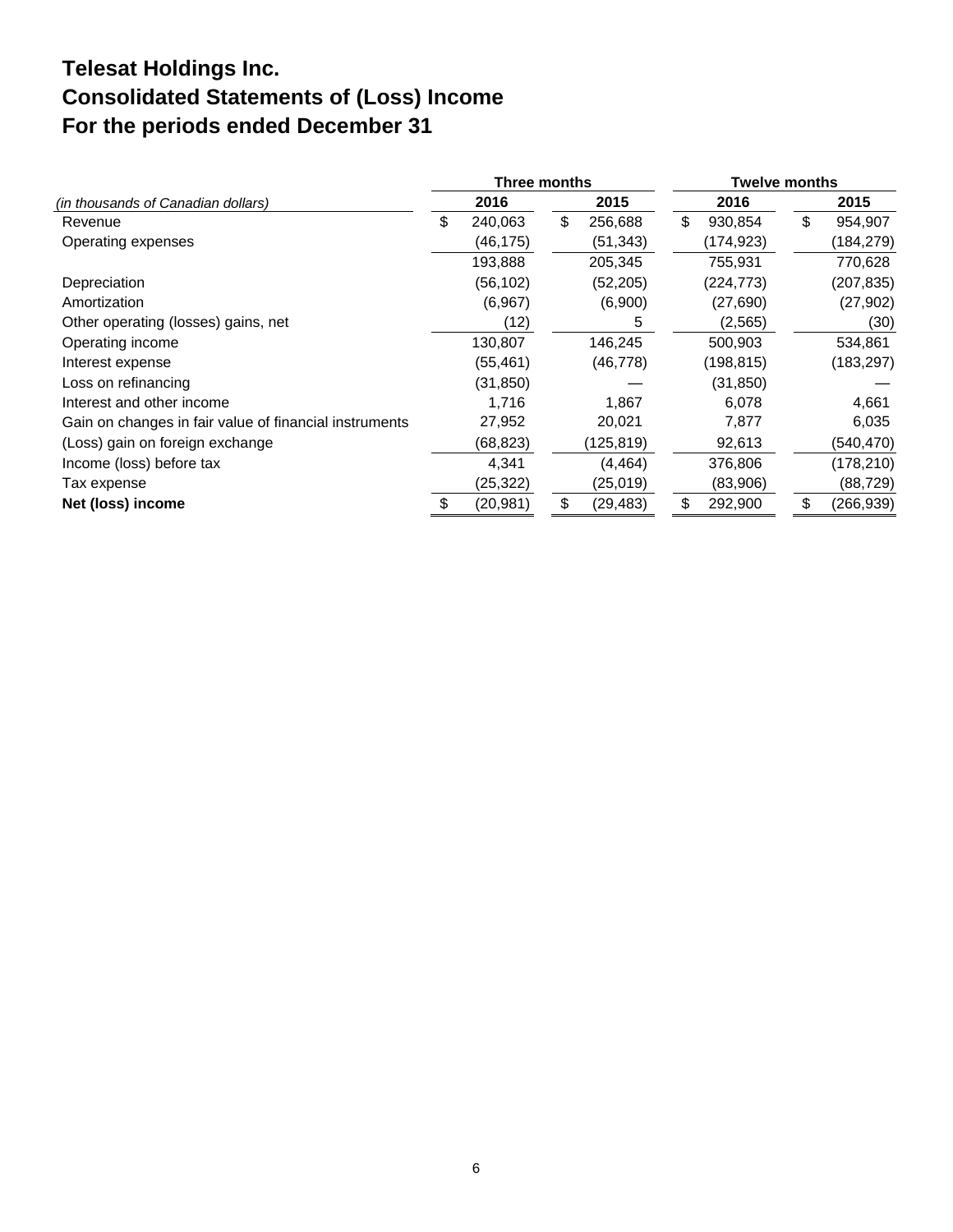# **Telesat Holdings Inc. Consolidated Balance Sheets**

| (in thousands of Canadian dollars)         | December 31,<br>2016 |           | December 31,<br>2015 |           |  |
|--------------------------------------------|----------------------|-----------|----------------------|-----------|--|
| Assets                                     |                      |           |                      |           |  |
| Cash and cash equivalents                  | \$                   | 782,406   | \$                   | 690,726   |  |
| Trade and other receivables                |                      | 55,639    |                      | 50,781    |  |
| Other current financial assets             |                      | 2,548     |                      | 1,186     |  |
| Prepaid expenses and other current assets  |                      | 61,107    |                      | 17,100    |  |
| <b>Total current assets</b>                |                      | 901,700   |                      | 759,793   |  |
| Satellites, property and other equipment   |                      | 1,915,411 |                      | 1,925,265 |  |
| Deferred tax assets                        |                      | 2,844     |                      | 7,791     |  |
| Other long-term financial assets           |                      | 35,687    |                      | 40,362    |  |
| Other long-term assets                     |                      | 3,815     |                      | 13,438    |  |
| Intangible assets                          |                      | 832,512   |                      | 811,397   |  |
| Goodwill                                   |                      | 2,446,603 |                      | 2,446,603 |  |
| <b>Total assets</b>                        | \$                   | 6,138,572 | \$                   | 6,004,649 |  |
| <b>Liabilities</b>                         |                      |           |                      |           |  |
| Trade and other payables                   | \$                   | 44,107    | \$                   | 44,166    |  |
| Other current financial liabilities        |                      | 58,992    |                      | 36,425    |  |
| Other current liabilities                  |                      | 80,448    |                      | 80,637    |  |
| <b>Current indebtedness</b>                |                      | 21,931    |                      | 87,386    |  |
| <b>Total current liabilities</b>           |                      | 205,478   |                      | 248,614   |  |
| Long-term indebtedness                     |                      | 3,829,707 |                      | 3,975,835 |  |
| Deferred tax liabilities                   |                      | 471,233   |                      | 467,971   |  |
| Other long-term financial liabilities      |                      | 81,252    |                      | 94,190    |  |
| Other long-term liabilities                |                      | 356,861   |                      | 299,911   |  |
| <b>Total liabilities</b>                   |                      | 4,944,531 |                      | 5,086,521 |  |
| <b>Shareholders' Equity</b>                |                      |           |                      |           |  |
| Share capital                              |                      | 658,735   |                      | 656,874   |  |
| Accumulated earnings                       |                      | 467,863   |                      | 188,479   |  |
| Reserves                                   |                      | 67,443    |                      | 72,775    |  |
| <b>Total shareholders' equity</b>          |                      | 1,194,041 |                      | 918,128   |  |
| Total liabilities and shareholders' equity | \$                   | 6,138,572 | \$                   | 6,004,649 |  |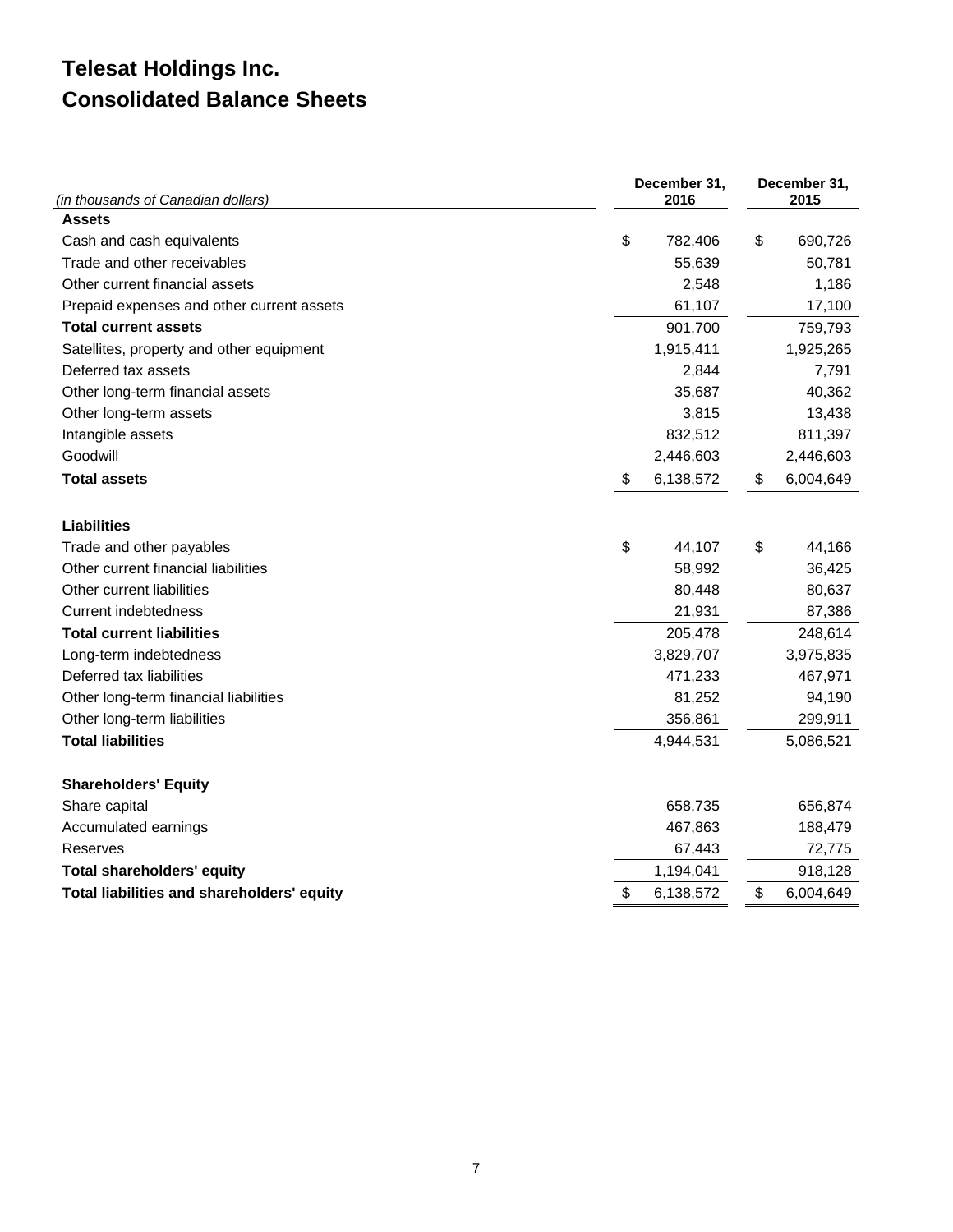# **Telesat Holdings Inc. Consolidated Statements of Cash Flows For the years ended December 31**

| Cash flows from operating activities<br>\$<br>292,900<br>\$<br>(266, 939)<br>Net income (loss)<br>Adjustments to reconcile net income (loss) to cash flows from operating activities<br>Depreciation<br>224,773<br>207,835<br>Amortization<br>27,690<br>27,902 |
|----------------------------------------------------------------------------------------------------------------------------------------------------------------------------------------------------------------------------------------------------------------|
|                                                                                                                                                                                                                                                                |
|                                                                                                                                                                                                                                                                |
|                                                                                                                                                                                                                                                                |
|                                                                                                                                                                                                                                                                |
|                                                                                                                                                                                                                                                                |
| 83,906<br>88,729<br>Tax expense                                                                                                                                                                                                                                |
| 198,815<br>183,297<br>Interest expense                                                                                                                                                                                                                         |
| Interest income<br>(6,700)<br>(4, 543)                                                                                                                                                                                                                         |
| 540,470<br>(Gain) loss on foreign exchange<br>(92, 613)                                                                                                                                                                                                        |
| Gain on changes in fair value of financial instruments<br>(7, 877)<br>(6,035)                                                                                                                                                                                  |
| Share-based compensation<br>5,770<br>5,369                                                                                                                                                                                                                     |
| 2,565<br>Loss on disposal of assets<br>30                                                                                                                                                                                                                      |
| Loss on refinancing<br>31,850                                                                                                                                                                                                                                  |
| Other<br>(36,966)<br>(40, 164)                                                                                                                                                                                                                                 |
| (120, 472)<br>(155, 023)<br>Income taxes paid, net of income taxes received                                                                                                                                                                                    |
| Interest paid, net of capitalized interest and interest received<br>(152, 261)<br>(161, 914)                                                                                                                                                                   |
| Repurchase of stock options<br>(24, 658)                                                                                                                                                                                                                       |
| Operating assets and liabilities<br>100,637<br>3,348                                                                                                                                                                                                           |
| 527,359<br>422,362<br>Net cash from operating activities                                                                                                                                                                                                       |
| Cash flows used in investing activities                                                                                                                                                                                                                        |
| Satellite programs, including capitalized interest<br>(236, 834)<br>(183, 415)                                                                                                                                                                                 |
| (6,977)<br>(10, 445)<br>Purchase of property and other equipment                                                                                                                                                                                               |
| (42, 285)<br>Purchase of intangible assets<br>(5)                                                                                                                                                                                                              |
| Net cash used in investing activities<br>(193, 865)<br>(286,096)                                                                                                                                                                                               |
| Cash flows used in financing activities                                                                                                                                                                                                                        |
| Repayment of indebtedness<br>(4,008,356)<br>(73, 864)                                                                                                                                                                                                          |
| Proceeds from indebtedness<br>3,935,576                                                                                                                                                                                                                        |
| Payment of debt issue costs<br>(58, 141)                                                                                                                                                                                                                       |
| Capital lease payments<br>(30)                                                                                                                                                                                                                                 |
| Satellite performance incentive payments<br>(6, 702)<br>(8,934)                                                                                                                                                                                                |
| Settlement of derivatives<br>130                                                                                                                                                                                                                               |
| (10)<br>Dividends paid on preferred shares<br>(10)                                                                                                                                                                                                             |
| Net cash used in financing activities<br>(139, 765)<br>(80, 576)                                                                                                                                                                                               |
|                                                                                                                                                                                                                                                                |
| (9,818)<br>Effect of changes in exchange rates on cash and cash equivalents<br>45,449                                                                                                                                                                          |
| Increase in cash and cash equivalents<br>91,680<br>193,370                                                                                                                                                                                                     |
| Cash and cash equivalents, beginning of year<br>690,726<br>497,356                                                                                                                                                                                             |
| \$<br>\$<br>Cash and cash equivalents, end of year<br>782,406<br>690,726                                                                                                                                                                                       |